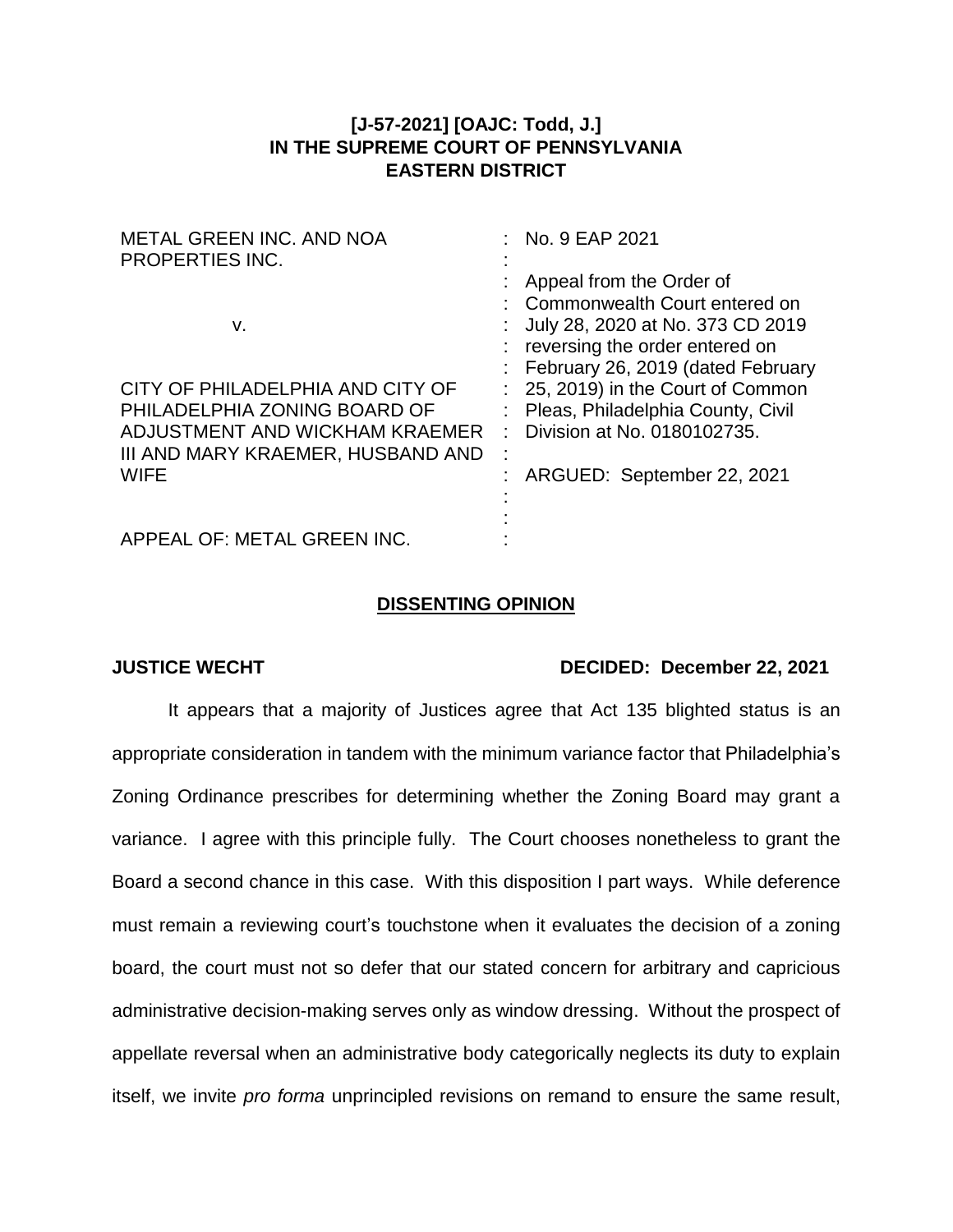rendering judicial review little more than a bump in the road that briefly delays a *fait accompli*. I would hold that, when a zoning board's ruling comes to a reviewing court without a reasoned basis and it manifestly runs counter to the weight of the evidence before it, the court should not grant the board a second chance. Parties seeking variances are entitled to timely and rigorous consideration of their applications and thorough explanations as to their disposition, as a courtesy, as a statutory imperative,<sup>1</sup> and to ensure the losing party has access to meaningful judicial review. Nothing but the specter of reversal will adequately serve those critical considerations. In my view, this case presents the rare circumstance where such an extreme remedy is warranted. So while I appreciate the Opinion Announcing the Judgment of the Court's thoroughness and inclination toward restraint in this case, I respectfully dissent.

The first issue under consideration concerns whether a property's designation of blight under the Abandoned and Blighted Conservatorship Act ("Act 135")<sup>2</sup> calls for a more permissive application of the Philadelphia Zoning Code's ("the Code") "minimization" requirement, which prescribes that an applicant for a variance demonstrate that the variance sought "represent[s] the minimum variance that will afford relief and will represent the least modification possible of the use or dimensional regulation in issue."<sup>3</sup>

<sup>1</sup> "All adjudications of a local agency shall be in writing, shall contain findings and the reasons for the adjudication, and shall be served upon all parties or their counsel personally, or by mail." 2 Pa.C.S. § 555.

<sup>2</sup> Act of Nov. 26, 2008, P.L. 1672, No. 135, *codified as amended at* 68 P.S. §§ 1101, *et seq*.

<sup>3</sup> *See* Op. Announcing the Judgment of the Court at 6 ("OAJC") (quoting Philadelphia Zoning Code § 14-303(8)(e)(.1)(b)). The OAJC refers to this as the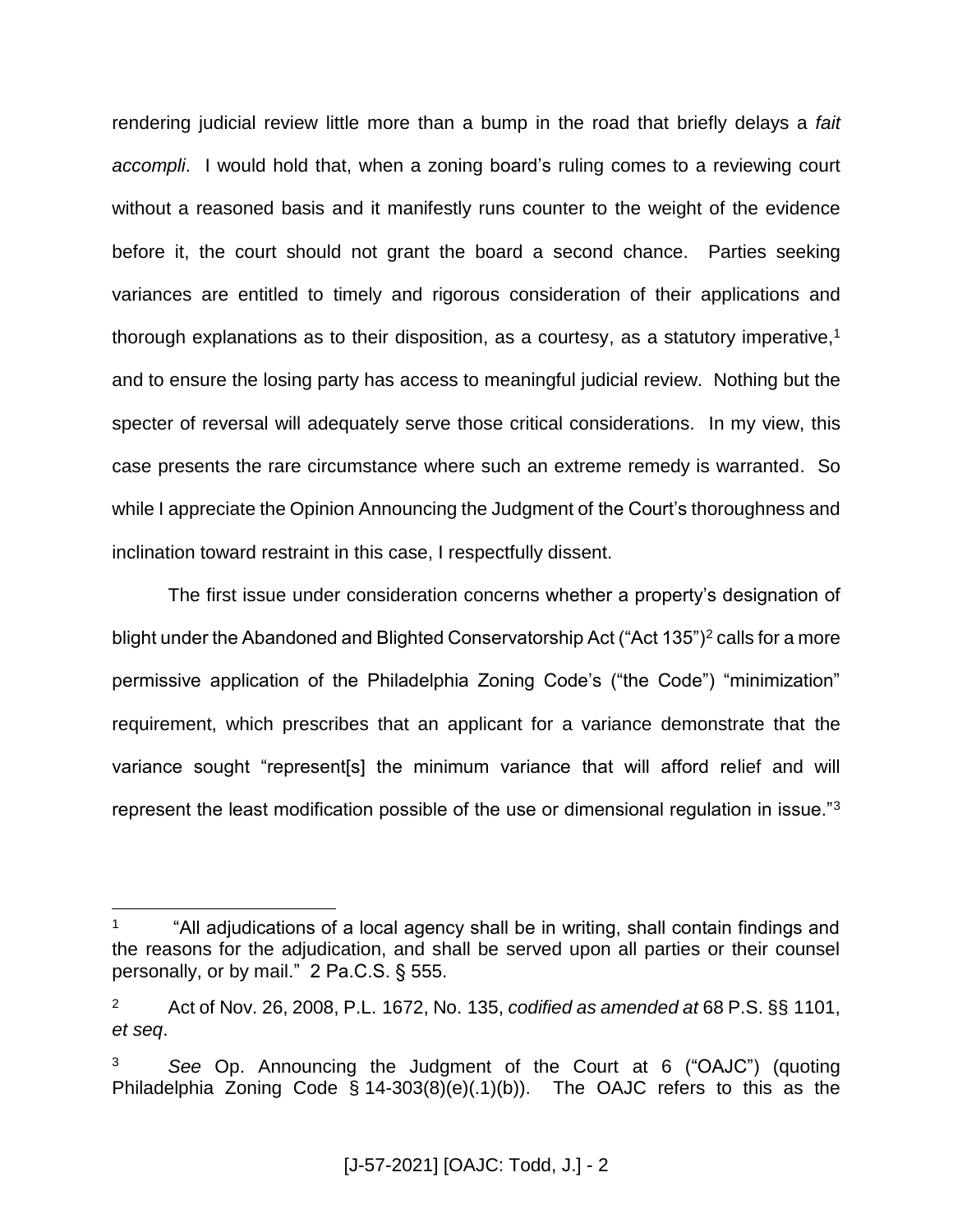The property in this case is so designated, but the designating court declined to order remediation or demolition while the variance application at issue remained pending.<sup>4</sup> The court presumably declared the property blighted because, as Act 135 explains, "[s]ubstandard, deteriorating and abandoned residential, commercial and industrial structures are a public safety threat and nuisance and their blighting effect diminishes property values in the communities in which these properties are located."<sup>5</sup> And the court ostensibly deferred acting upon that determination because the outcome of the zoning proceedings might lead to rehabilitation and reuse rather than demolition. $6$ 

We have never confronted precisely this question, but we have found that a building's deterioration or blight is relevant to variance determinations, holding specifically that it may warrant somewhat relaxing the unnecessary hardship requirement.<sup>7</sup> The OAJC finds that this relaxation may extend no farther than the unnecessary hardship

<sup>5</sup> 68 P.S. § 1102(3) ("Legislative findings and purpose").

 $\overline{a}$ "minimum variance requirement." *See id*. at 6 n.7. I prefer "minimization" or "the minimization requirement," and use those alternatives throughout this Opinion.

<sup>4</sup> *See id.* at 2.

<sup>6</sup> *Id.* § 1102(5) ("Providing a mechanism to transform abandoned and blighted buildings into productive reuse is an opportunity for communities to modernize, revitalize and grow, and to improve the quality of life for neighbors who are already there.").

 $7$  This Court previously has explained that "unnecessary hardship is established by evidence that: (1) the physical features of the property are such that it cannot be used for a permitted purpose; **or** (2) the property can be conformed for a permitted use only at a prohibitive expense; **or** (3) the property has no value for any purpose permitted by the zoning ordinance." *Marshall v. City of Phila.*, 97 A.3d 323, 329 (Pa. 2014) (quoting *Hertzberg v. Zoning Bd. of Adj. of the City of Pittsburgh*, 721 A.2d 43, 47 (Pa. 1998)) (emphasis in *Marshall*).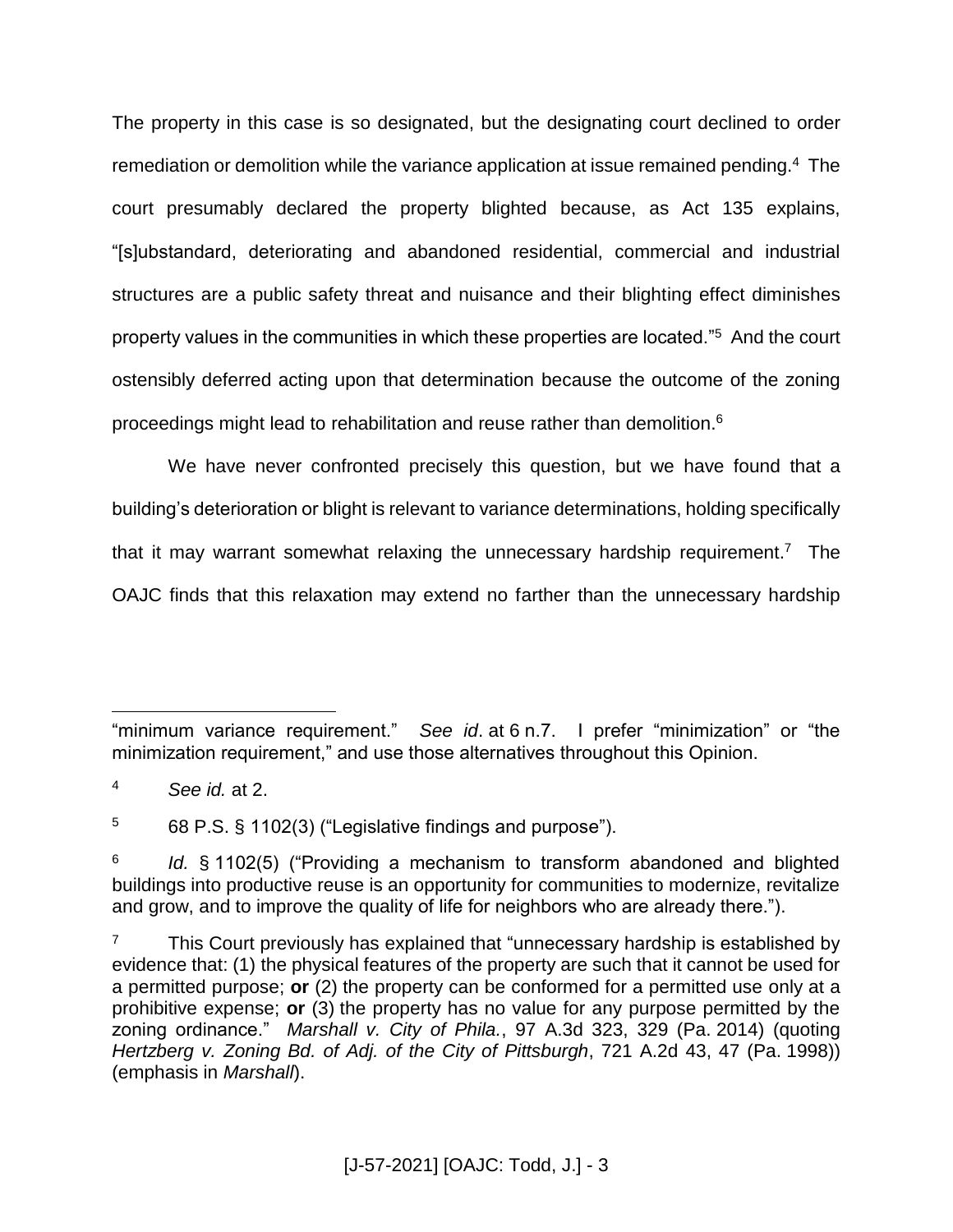determination, and thus does not bear upon the Code's minimization requirement.<sup>8</sup> I agree as a strict jurisprudential matter that the distinction between the two separate variance requirements renders our prior decisions non-controlling on this question.<sup>9</sup> But I disagree that the broader principle animating those decisions has no relevance to the case before us. Not all principles are amenable to definitions as narrow as the narrowest account of the factual circumstances in the cases in which they are given life. Neither of the cases in question couched their rulings in so limited a fashion. They merely applied a general principle to particular facts.

In *Hertzberg*, we reached two conclusions that seem to me especially relevant to this case. 10 First, acknowledging that the traditional hardship test required, *inter alia*, the applicant to establish "that the property has no value for any purpose permitted by the zoning ordinance," this Court reaffirmed its prior rejection of the strict, "practically valueless" version of that test that emerged in earlier cases, despite its facial consistency with the foregoing language.<sup>11</sup> In Allegheny West, this Court had held that the applicant

<sup>8</sup> *See* OAJC at 23 ("Both of these considerations support our conclusion that the unnecessary hardship requirement is independent of the minimum variance requirement and that the minimum variance requirement should not be relaxed for blighted or abandoned buildings.").

<sup>9</sup> *See Stilp v. Commonwealth*, 905 A.2d 918, 966-67 (Pa. 2006) ("The doctrine of *stare decisis* maintains that for purposes of certainty and stability in the law, a conclusion reached in one case should be applied to those which follow, *if the facts are substantially the same* . . . ." (cleaned up; emphasis added)).

<sup>10</sup> The *Hertzberg* Court cited the five-part rubric provided by the Municipal Planning Code, which is in relevant part identical to the requirements of Philadelphia's Zoning Code. *See* 721 A.2d at 46-47 (citing 53 P.S. § 10910.2).

<sup>11</sup> *Id*. at 47, 48 (citing *Allegheny West Civic Council, Inc. v. Zoning Bd. of Adjustment of the City of Pittsburgh*, 689 A.2d 225, 227 (Pa. 1997)).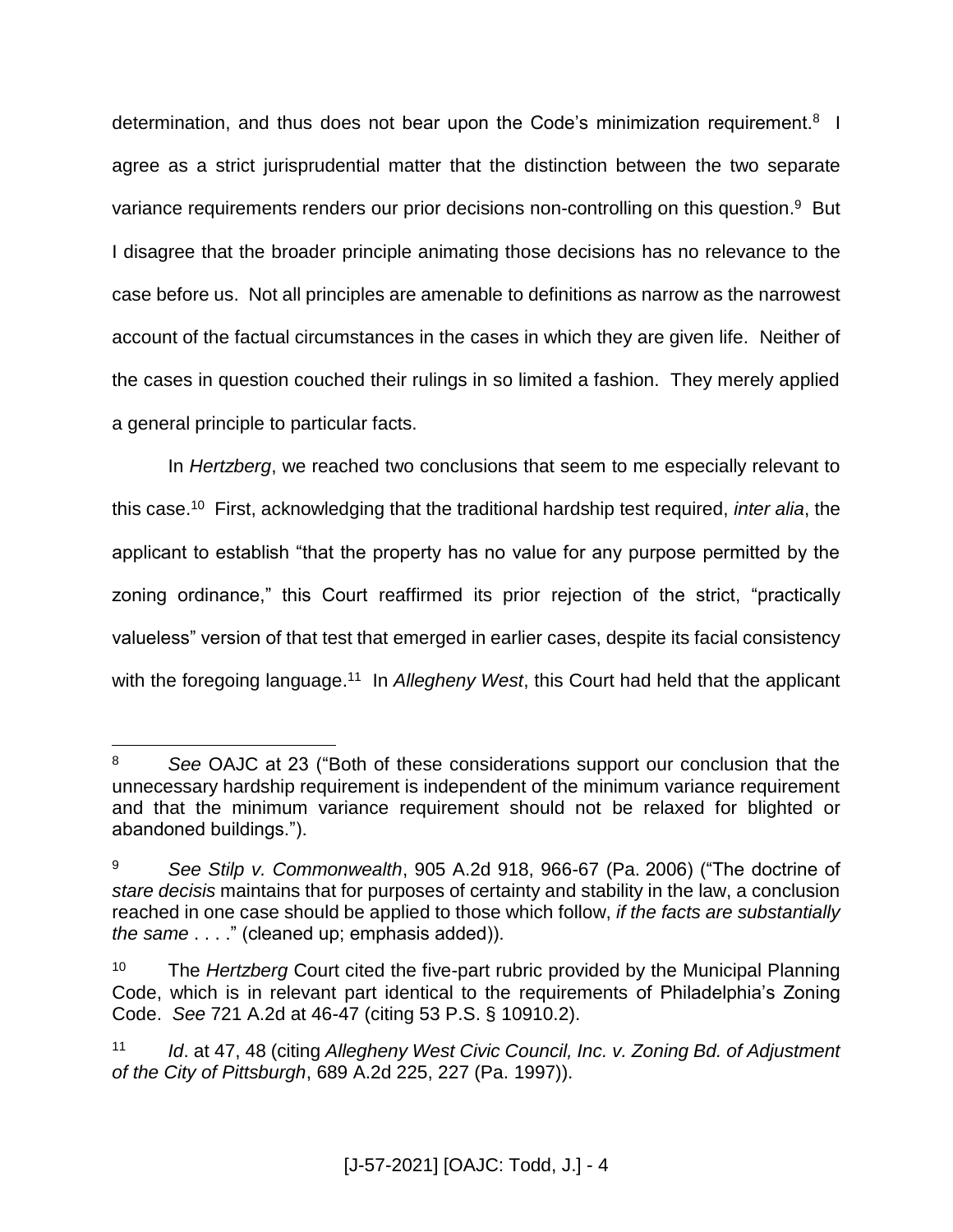had made an adequate showing despite the fact that a third party had offered to buy the applicant's property for roughly half what the applicant had paid<sup>12</sup>—and it so held after assessing numerous extrinsic factors that established the full context that led the owner to seek a variance. The Court concluded that "the 'valueless' factor is but one way to reach a finding of unnecessary hardship; it is not the only factor nor the conclusive factor in resolving a variance request."<sup>13</sup>

The Court then embarked on consideration of additional cases, including *Vitti v. Zoning Board of Adjustment of the City of Pittsburgh*, in which the Commonwealth Court observed that, "where the applicant for a variance has undertaken efforts to remediate or renovate those areas for a salutary, productive purpose, *a slight relaxation, or less stringent application of the variance criteria may be the only way the subject property will*  be put to any beneficial use.<sup>"14</sup> In embracing the *Vitti* court's language, we opened the door to its suggestion that blight is relevant to variance applications generally, not just the unnecessary hardship criterion. That the adequacy of the applicant's showing of hardship was the particular criterion there at issue does not, *per se*, signal that the principles cited apply to that factor and nothing more.

<sup>&</sup>lt;sup>12</sup> In *Marshall*, this Court observed that it previously had held that "it is 'unreasonable to force a property owner to try to sell his property as a prerequisite to receive a variance.'" 97 A.3d at 330 (quoting *Allegheny West*, 689 A.2d at 228),

<sup>13</sup> *Hertzberg*, 721 A.2d at 48 (discussing *Allegheny West*, *supra*); *see id.* at 47 (setting forth the disjunctive test highlighted above, in which valuelessness was merely one possible avenue to establish unnecessary hardship).

<sup>14</sup> *Id*. at 49 (quoting *Vitti v. Zoning Bd. of Adj. of the City of Pittsburgh*, 710 A.2d 653, 658 (Pa. Cmwlth. 1998)) (italics added in *Hertzberg*, boldface my emphasis).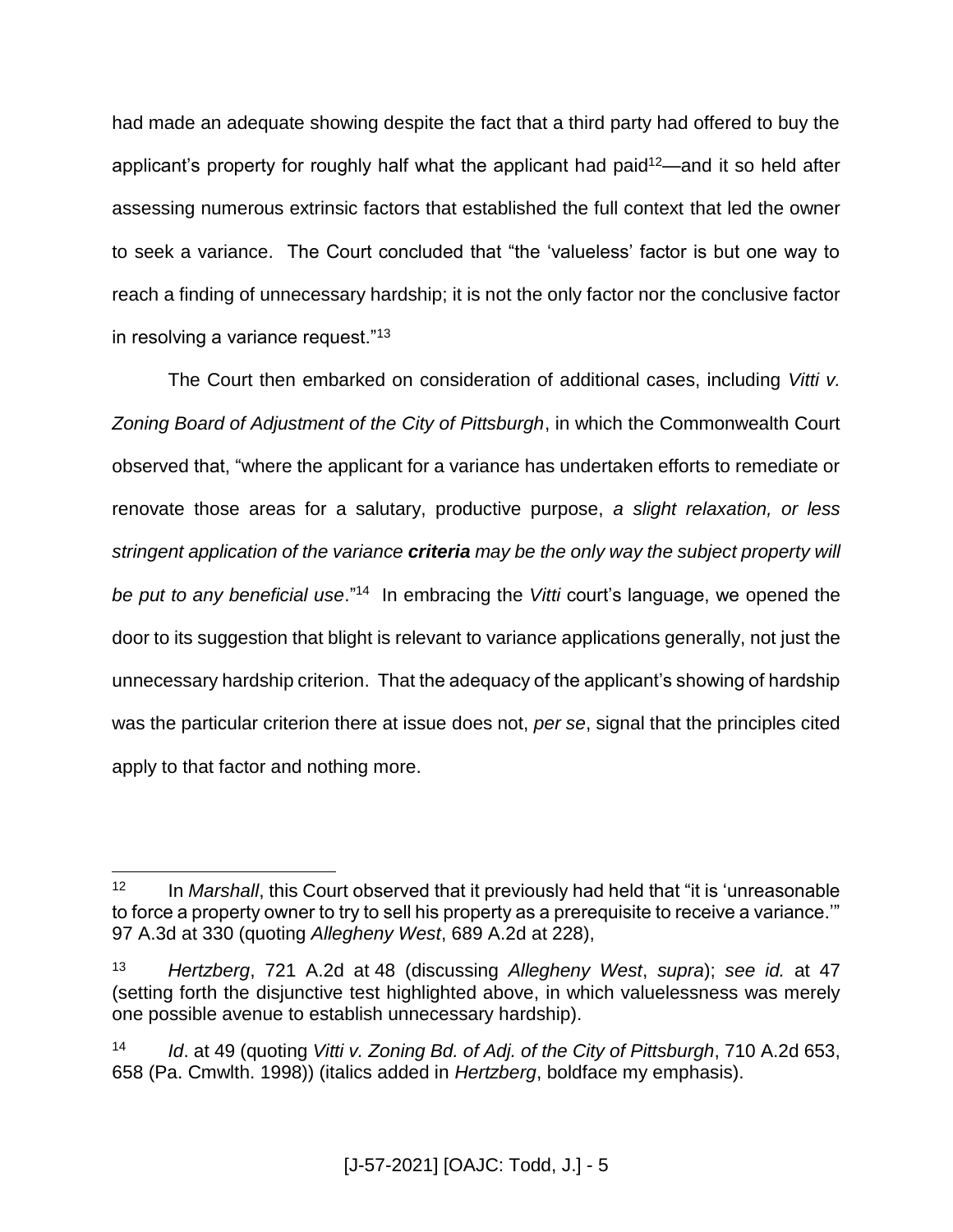In *Marshall*, we ruled similarly, setting forth additional germane observations.

Cautioning that a variance should not be granted *merely* because the applicant expected

*greater* profitability with the variance than without, we added countervailingly:

[A] zoning board's discretion is not so circumscribed as to require a property owner to reconstruct a building to a conforming use regardless of the financial burden that would be incident thereto. *Especially is this true where the change sought is from one nonconforming use to another more desirable nonconforming use that will not adversely affect but better the neighborhood*. 15

And in *Wagner v. City of Erie Zoning Board*, the Commonwealth Court held that, "[w]here the use of property for any [permissible] purpose is possible only through reconstruction or demolition of the building, it has been held sufficient to establish an unnecessary hardship."<sup>16</sup>

The latter two observations are relevant to the instant case, where (a) the prior industrial use of the property at issue predated, and was nonconforming with, the modern residential zoning district's requirements, and indisputably was less consistent with the neighborhood's residential character than Metal Green's proposed residential use, and (b) strict conformity with the Code undisputedly would require Metal Green to demolish its building and erect one or two single-family or duplex residential units, an alternative that undisputed testimony established as financially infeasible.<sup>17</sup>

<sup>15</sup> *Marshall*, 97 A.3d at 330 (cleaned up; emphasis added).

<sup>16</sup> *Wagner v. City of Erie Zoning Bd.*, 675 A.2d 791, 799 (Pa. Cmwlth. 1996) (citing *Logan Sq. Neighborhood Ass'n v. Zoning Bd. of Adj.*, 379 A.2d 632 (Pa. Cmwlth. 1977)).

<sup>17</sup> *See Metal Green, Inc. v. City of Phila*., 237 A.3d 604, 606-08 (Pa. Cmwlth. 2020).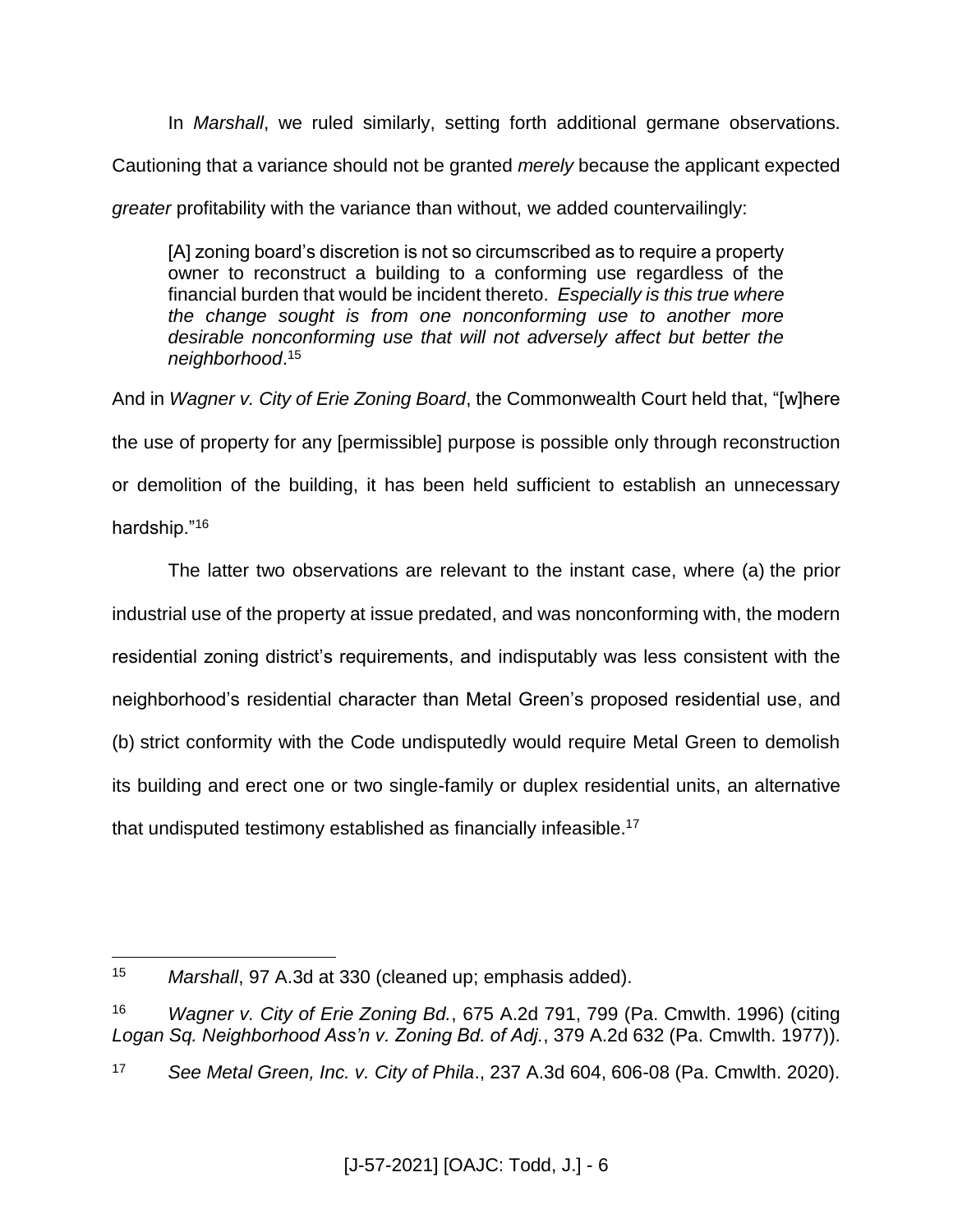Interestingly, on the question of Act 135, neither *Hertzberg* nor *Marshall* spoke directly. The decisions preceded Act 135's enactment, and the word "blight" appeared only in *Hertzberg*.<sup>18</sup> In both cases, the issue of the condition of the building was stated generally, and did not depend on the judicial imprimatur of blight that is present in the instant case. The point in both cases was that, where the building was in poor shape and would cost a great deal to rehabilitate, its condition was relevant to the strictness of the court's approach to the variance test.

Here, we have no dispute as to hardship, only as to minimization. But to cogently assess the instant case against the backdrop of the foregoing cases, I believe we must step back from the specific and inquire as to the general. What seems most important is why blight is germane to the determination of *any* aspect of the variance inquiry. Does it matter *only* to hardship because its relevance is restricted to the expense or difficulty of converting to a productive use? That doesn't seem right. Its relevance more sensibly relates to how divergent the property is and has been from the neighborhood's character, what an eyesore or hazard the property is, how dire the building's physical state has become, and just how important it therefore is that the building be gainfully reused—even if to render that feasible requires a limited, case-specific relaxation of the variance test, including not only all three *formal* factors of the inquiry under the Philadelphia Code, but also such secondary but relevant considerations as the prior nonconforming status of the property and the proximity of the proposed use to the zoning district's requirements. Deterioration generally, but especially when severe enough to incur an Act 135

<sup>18</sup> *Hertzberg*, 721 A.2d at 50 ("an applicant who wishes to renovate a building in a blighted area").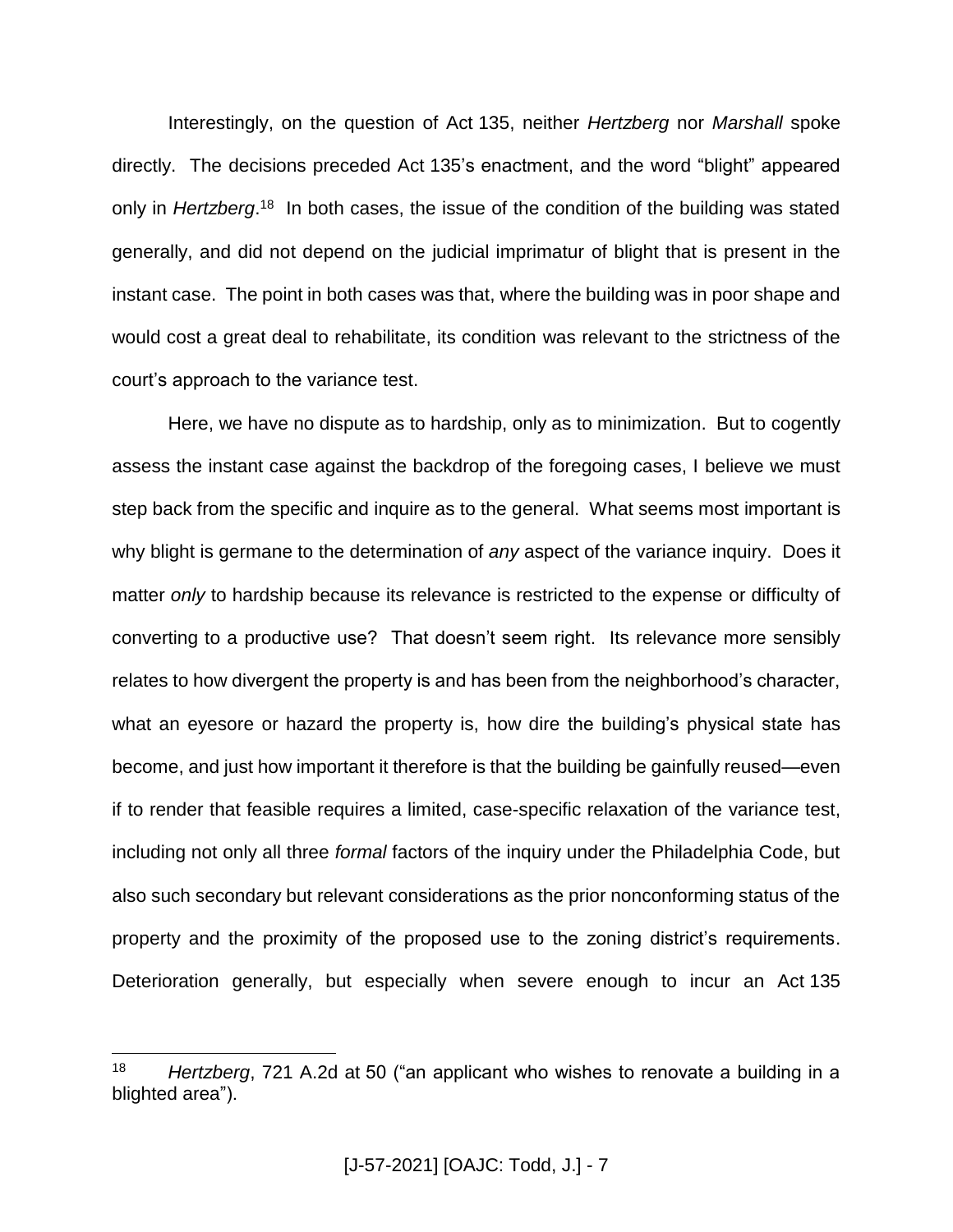designation, should loom large in the overarching inquiry if Act 135's goals and dictates are to be honored in the breach. And it goes without saying that Act 135's animating concerns should prevail when in tension with the strictures of Philadelphia's Zoning Code.<sup>19</sup>

In this case, the prior nonconforming industrial use of the building as well as the proposed residential use in a residential zoning district strike me as important considerations. As part and parcel of that, additional case-specific considerations should come to the fore, including, for example, the fact that the proposed use entails a less dense use in residents per acre than the neighborhood status quo as well as Metal Green's incorporation of off-street parking.<sup>20</sup> Indeed, based upon the testimony and evidence, it appears that little more could be done in this case to ameliorate concerns regarding what manifestly amounts to a modest departure from the district's zoning requirements, and the alternative was judicial action on the Act 135 designation—either forced remediation in furtherance of no profitable use or abandonment and demolition denying Metal Green any productive use and enjoyment of its property. The suggestion of certain objectors that Metal Green modestly reduce the number of units, or prepare them as condominiums rather than rental units, betrays how little daylight there is

<sup>19</sup> *Cf. Hoffman Mining Co. v. Zoning Bd. of Adams Twp., Cambria Cty.*, 32 A.3d 587, 610 (Pa. 2011) ("Conflict preemption is a formalization of the self-evident principle that a municipal ordinance cannot be sustained to the extent that it is contradictory to, or inconsistent with, a state statute." (internal quotation marks omitted)). While neither the parties nor the lower tribunals have addressed conflict preemption in this case, as we noted in *Hoffman Mining Co.*, the principle is "self-evident."

<sup>20</sup> *See* OAJC at 3, 5, 12. *But see id*. at 5 (noting Objectors' concerns about an increase in on-street parking).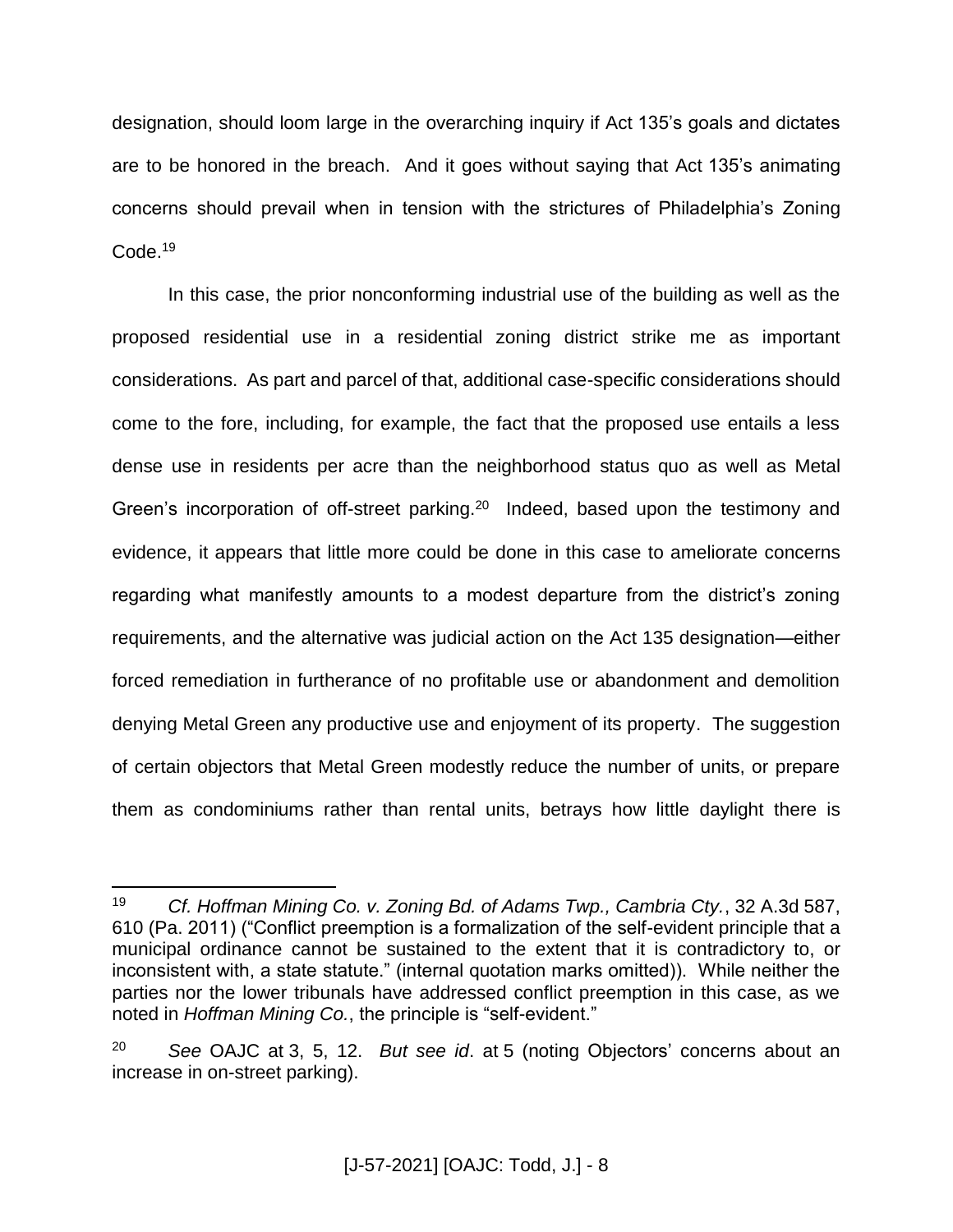between Metal Green's proposal and what certain objectors indicated would alleviate their concerns while satisfying their avowed interest in seeing the property productively used.<sup>21</sup>

If we endorse the view that minimization requires literal proofs as to the infeasibility of even the most trivial or incremental adjustments in this or that aspect of a given use, where will that microscopic focus end? If a Zoning Board can require a developer to parse its choices down to the question whether fifteen or sixteen rather than the eighteen proposed units is feasible,<sup>22</sup> then what stops it from scrutinizing every cost-benefit decision the developer makes, questioning, for instance, the necessity of using premium building materials if the use of cheaper materials will increase the per-unit profit margin perhaps enabling an incremental adjustment in the most granular aspect of a given proposed variance? Moreover, if we view minimization so strictly, why haven't we adopted a similarly literal approach to the unnecessary hardship requirement? How unstintingly may a board assess, for example, what comprises a "prohibitive expense" of converting a property to a permitted use such that it constitutes unnecessary hardship? $^{23}$ 

 $\overline{a}$ 

\* \* \*

<sup>21</sup> *See id.* at 5-6.

<sup>22</sup> By contrast, the Board in *Marshall* approved a nonconforming multi-unit residential facility with many more units than are at issue here, and expressly found that the proposal satisfied the minimization requirement, despite the fact that it might have asked whether slightly fewer units were feasible on the record before it. *Marshall*, 97 A.3d at 328.

 $23$  The Philadelphia Zoning Code itself resists such a result, providing as an overarching principle:

<sup>§</sup> 14-801. Jurisdiction and Powers.

<sup>(1)</sup> The Zoning Board of Adjustment may, after public notice and public hearing: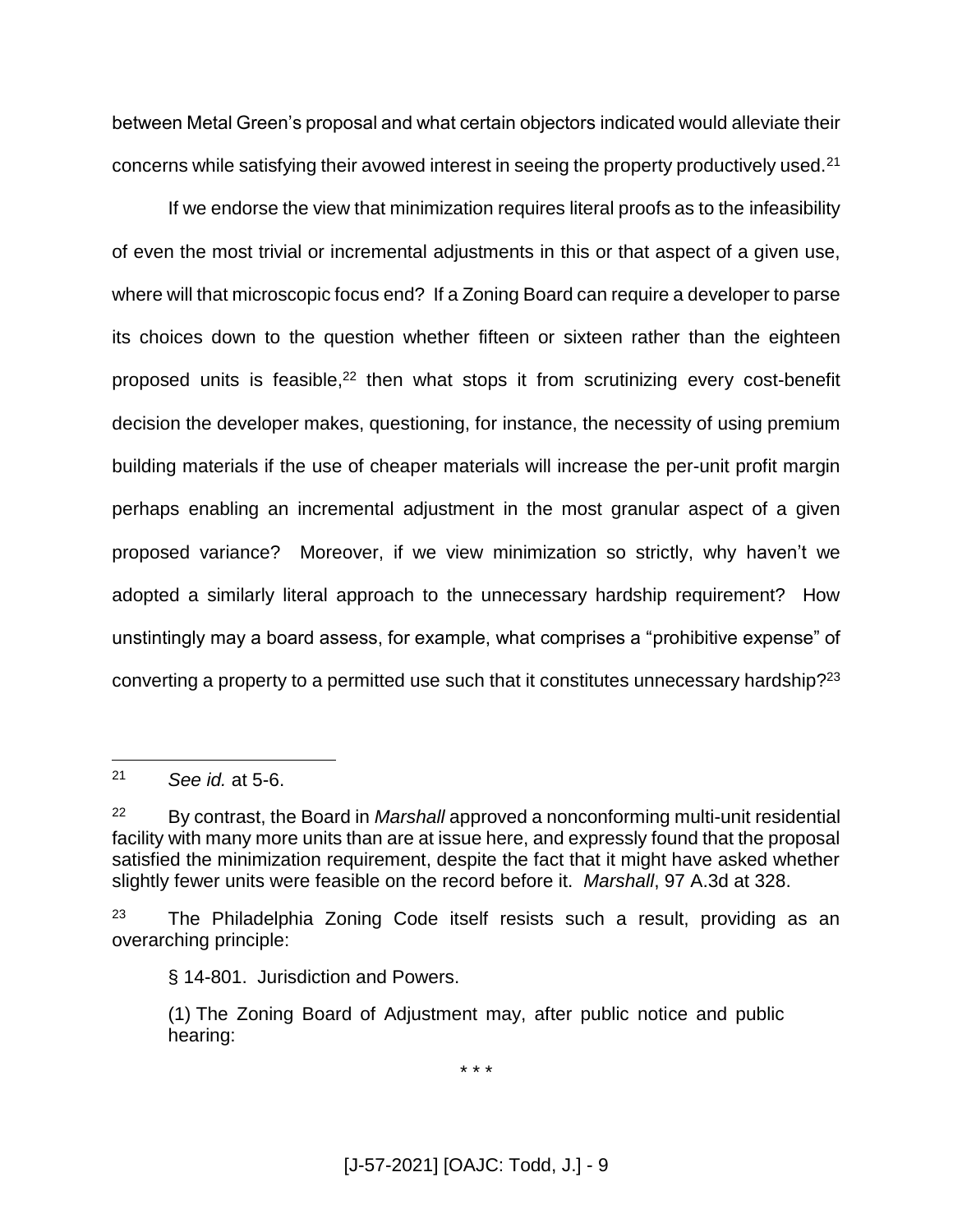Why, for that matter, have we rejected the "practically valueless" test? As noted above, our case law seems to anticipate and seek to preclude applying such a formidable standard as to that element. I would endeavor to do the same with respect to minimization, but the OAJC foregoes the opportunity to do so.

Everything the OAJC says about the importance of honoring zoning codes and granting great latitude to a local zoning board's evaluation of conformity to those codes' variance requirements is true up to the point at which it invites absurdity. Particularly salient are the OAJC's observations that zoning restrictions must be understood to reflect the will of the community as enacted by its chosen representatives. But the same observation holds equally true regarding the variance provisions. Surely the community did not make allowances for departures from zoning restrictions only to see them nullified by an overly strict application of their requirements. As well, we may assume that Act 135 reflects the will of the people, specifically their desire to see properties that have lapsed into desuetude and dilapidation rehabilitated for the betterment of their communities.<sup>24</sup>

<sup>(</sup>c) authorize, upon appeal, in specific cases, such variance from the terms of this Title as will not be contrary to the public interest, where, owing to special conditions, *a literal enforcement of the provisions of this Title would result in unnecessary hardship*, and so that the spirit of this Title shall be observed and substantial justice done, subject to such terms and conditions as the Board may decide . . . .

Phila. Zoning Code § 14-801(1)(c) (emphasis added). While it is true, as we emphasized in *Marshall*, that the wording of this provision speaks specifically to "unnecessary hardship," it nonetheless provides for divergence from a literal enforcement of *"the provisions of this Title*," which encompasses by its terms the minimization requirement.

<sup>24</sup> *See* OAJC at 16. For this reason, it seems incongruous that the OAJC treats variances as "an overriding of legislative judgment concerning the will of the citizens of the community." *Id*.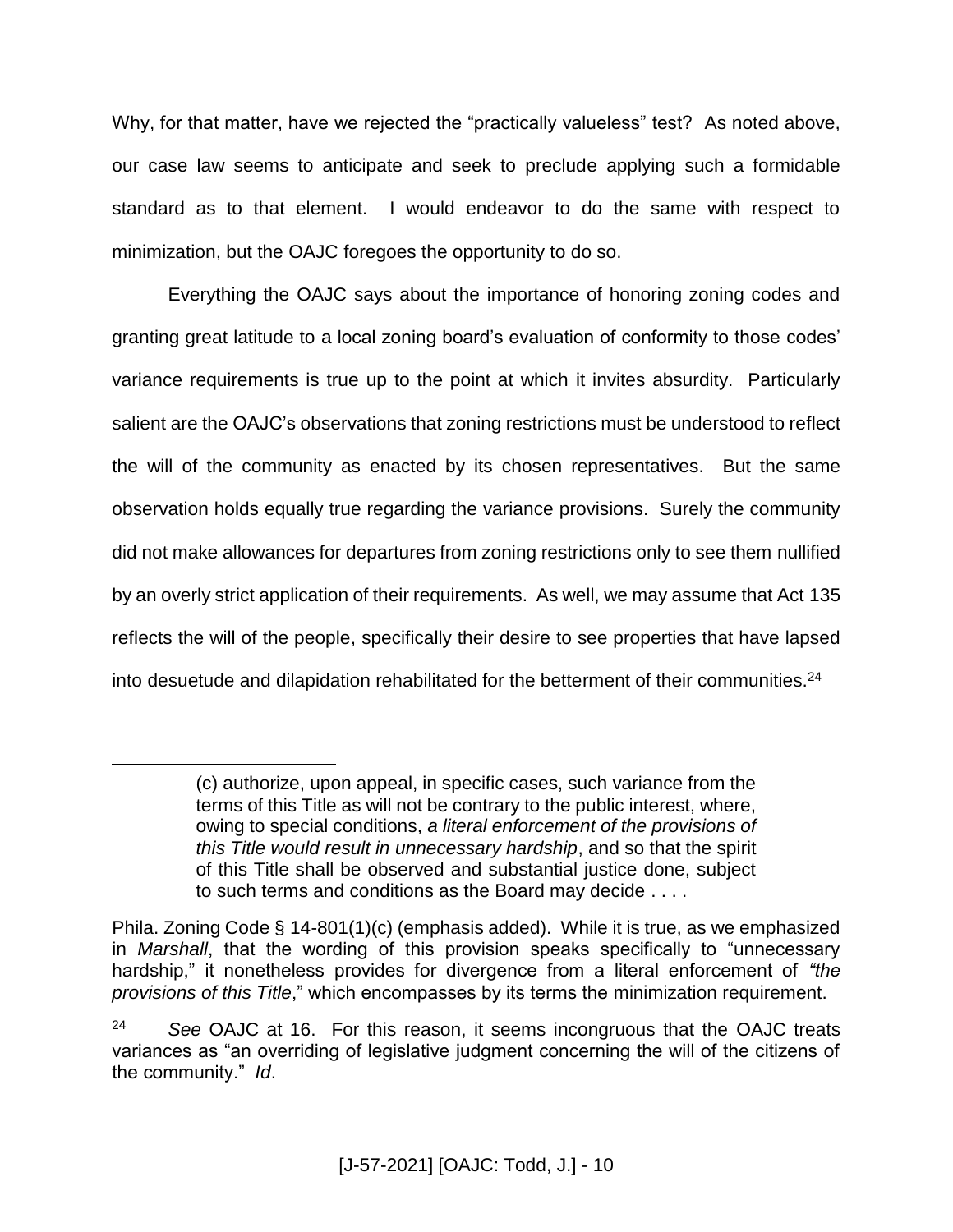Against these local prerogatives we must measure the impracticability of requiring developers to prove a negative, a notoriously quixotic requirement in any context, and especially so on matters so fine-grained. We may assume that the legislating body did not intend such an absurd result. And our decisions in *Hertzberg* and *Marshall*, as well as a number of undisturbed Commonwealth Court decisions alluded to above, suggest that we neither must nor should be so exacting.

The fact remains, though, that we long have directed appellate courts to review zoning decisions most deferentially on appeal, $25$  and I would not hold otherwise. I do not lightly suggest that this Court should overturn the Zoning Board's decision in this case. But there's a distinction between deferential review and no review at all. $^{26}$ 

Similarly, the OAJC emphasizes the secondary concern of dimensional vs. use variances (one that is immaterial to this case, because the Code treats them identically), *see* OAJC at 24-25 n.14, while ignoring that we also have suggested relaxing variance analysis where, as here, the proposed change is from one non-conforming use to another. *See Marshall*, 97 A.3d at 330 (holding that a zoning board not require a financially

 $\overline{a}$ <sup>25</sup> *See id*. at 26-27.

 $26$  The OAJC criticizes my derivation of a broader principle from cases in which the factual context was limited to the hardship requirement. OAJC at 24-25 n.14. In effect, the OAJC premises its analysis on the proposition that this run of cases cannot suggest a broader rule, an overly formal approach at odds with this Court's function of advancing the law by applying old principles to new cases. It is also belied by the OAJC's emphasis on broader considerations like the *in pari materia* principle—a principle it discusses nowhere but in its response to this Dissent, and without explanation as to its relevance. *See DeForte v. Borough of Worthington*, 212 A.3d 1018, 1022 (Pa. 2019) ("Laws which apply to the same persons or things or the same class of persons or things are *in pari materia* and, as such, should be read together where reasonably possible."). In any event, the OAJC's ruling is at odds with that principle (even if the Zoning Code were on equal footing with a state statute, which it certainly isn't) when it downplays Act 135's relevance, despite the fact that that Act, like the Zoning Code, concerns itself with productive use of properties, deteriorated or not. Act 135 prescribes one set of methods—remediation, conservatorship, demolition—while the Zoning Code allows for variances where it is impracticable to use a property consistently with local zoning requirements.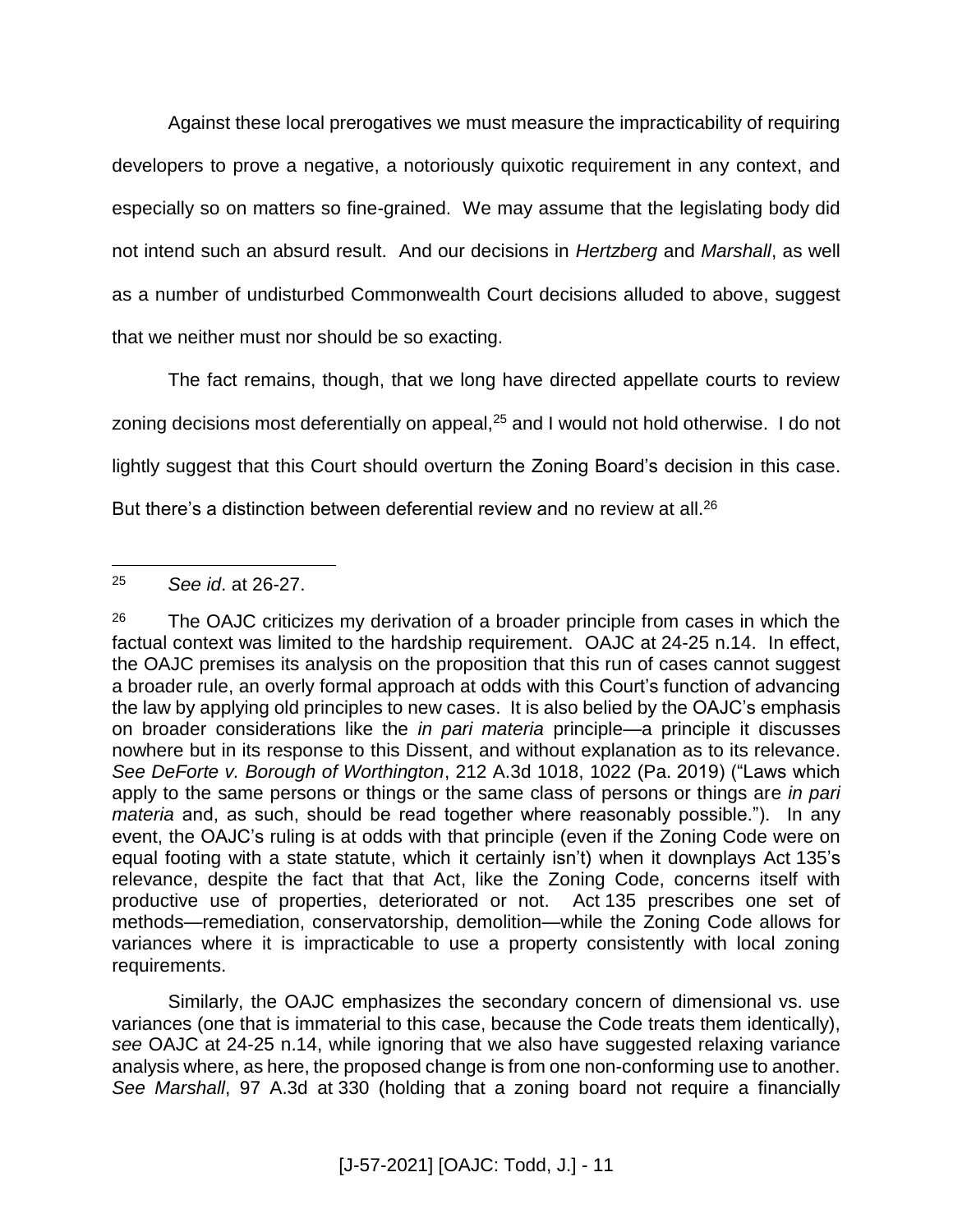This brings me to the second question presented: Whether, in addition to considering whether a zoning board's decision is supported by substantial evidence of record, a reviewing court may also evaluate the board's decision-making for caprice or arbitrariness, and if so, what that entails. I embrace wholesale the OAJC's detailed and nuanced account of the evolution and application of the arbitrary and capricious standard of review, and join the OAJC in concluding that this Court's reasoning in *Wintermyer v. WCAB*, 812 A.2d 478 (Pa. 2002), should extend to zoning decisions.<sup>27</sup> I further agree that, "where substantial evidence of record supports a zoning board's findings, and the findings in turn support the board's conclusions, it should remain a *rare* instance where a reviewing court disturbs an adjudication based on a capricious disregard of the evidence standard."<sup>28</sup> I agree, too, with the OAJC's ultimate conclusion that, in this case, "the Zoning Board's decision is substantially deficient, precluding an appellate court from reviewing the minimum variance requirement. . . . [T]he Zoning Board failed to make

burdensome conforming use, "[e]specially . . . where the change sought is from one nonconforming use to another more desirable conforming use that will not adversely affect but better the neighborhood"). The dimensional/use variance distinction rests on the theory that, when the use itself is conforming, a relaxation on the precise arrangement of the property or the restrictions imposed on the building by the letter of the Code is warranted where the effect on the neighborhood would be minimal. *See Hertzberg*, 721 A.2d at 47 ("[T]he grant of a dimensional variance is of lesser moment than the grant of a use variance, since the latter involves a proposal to use the property in a manner that is wholly outside the zoning regulation."). That is arguably the case here, where it is proposed that a blighted industrial property located in a residential district be converted to residential use less dense than the neighborhood *status quo*, and where the only expert evidence offered indicated that there would be no detrimental effect on neighborhood.

<sup>27</sup> *See id*. at 26-30.

<sup>28</sup> *Id*. at 30 (emphasis added). The "rare" caveat is critically important to me.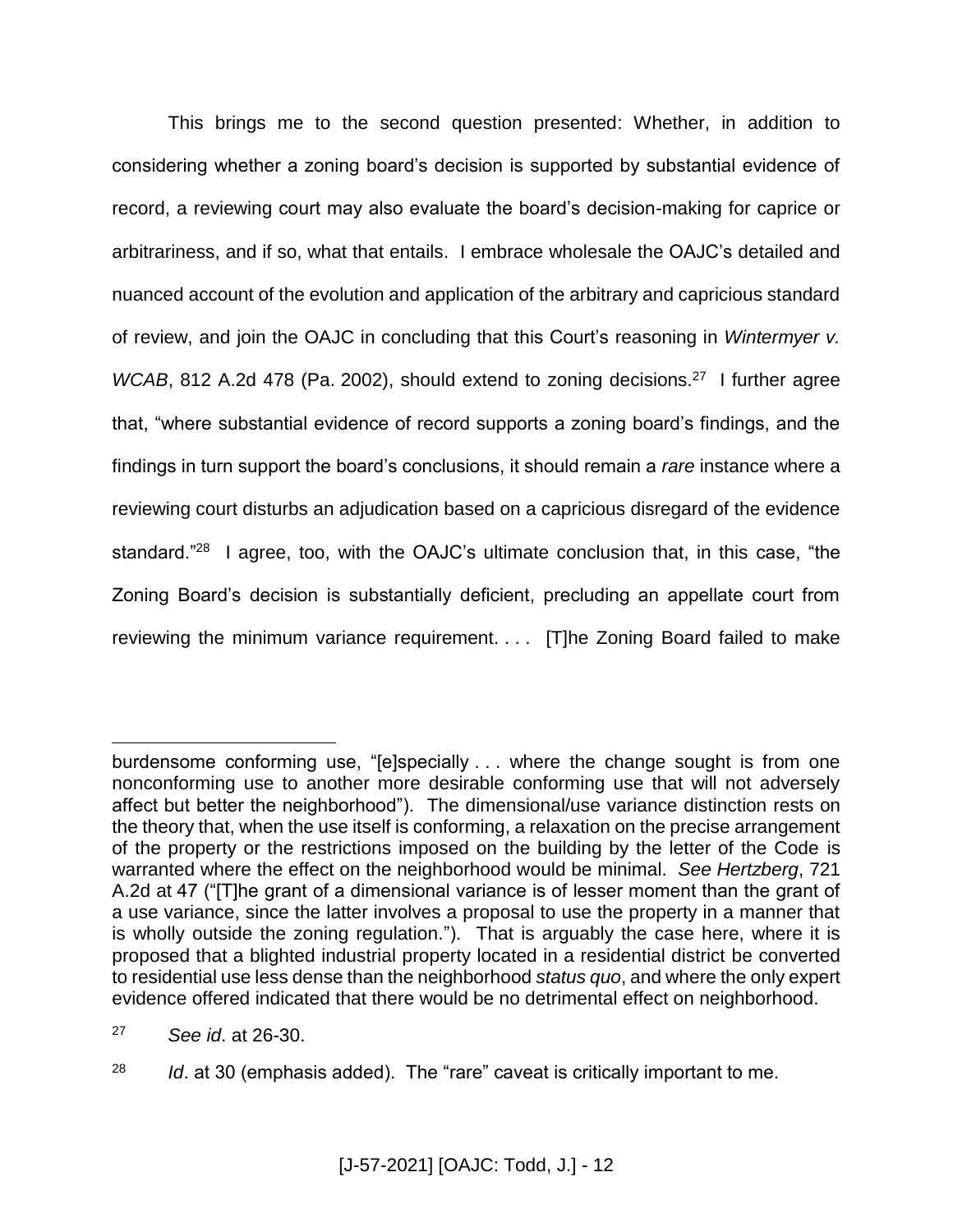specific findings of fact, engage in credibility determinations, or offer sufficient rationale as to why the criteria for a use variance were not satisfied."<sup>29</sup>

I also agree with the OAJC that, because Metal Green bore the burden of establishing that its variance satisfied the minimization requirement, the distinction between whether the Board found that Metal Green failed to satisfy its burden of production or its burden of persuasion is critical to a substantial evidence assessment.<sup>30</sup> Consideration of that distinction is entirely absent, expressly or by implication, from the Zoning Board's decision. The Commonwealth Court nonetheless imputed to the Board the finding that the burden of persuasion was not satisfied, $31$  which the court concluded immunized the Board's decision from reversal. In my view, the lower court could not credibly have concluded otherwise in light of the manifest sufficiency of Metal Green's evidence on each factor of the test. But that is beside the point. It is not a reviewing court's job to impute reasoning in this context, where the statutory onus lies with the Board to explain itself.

<sup>29</sup> *Id*.

 $30$  In conventional terms, the difference is the same as that between the sufficiency of the evidence (production) and the weight of the evidence (persuasion), a category distinction of great consequence to a reviewing court's approach to a case. Evidentiary sufficiency more closely approaches an objective inquiry, while the weight of the evidence, in effect, asks a reviewing court to make a subjective determination about a lower-tribunal fact-finder's subjective determination, an enterprise courts should be especially reluctant to undertake.

<sup>31</sup> *Metal Green*, 237 A.3d at 614 ("Based upon the nature of the testimony before the Board, it appears that, although that testimony might have been sufficient to *allow* the Board to rule in [Metal Green's] favor, the Board chose not to credit and/or weigh that evidence in Owner's favor." (emphasis in original)).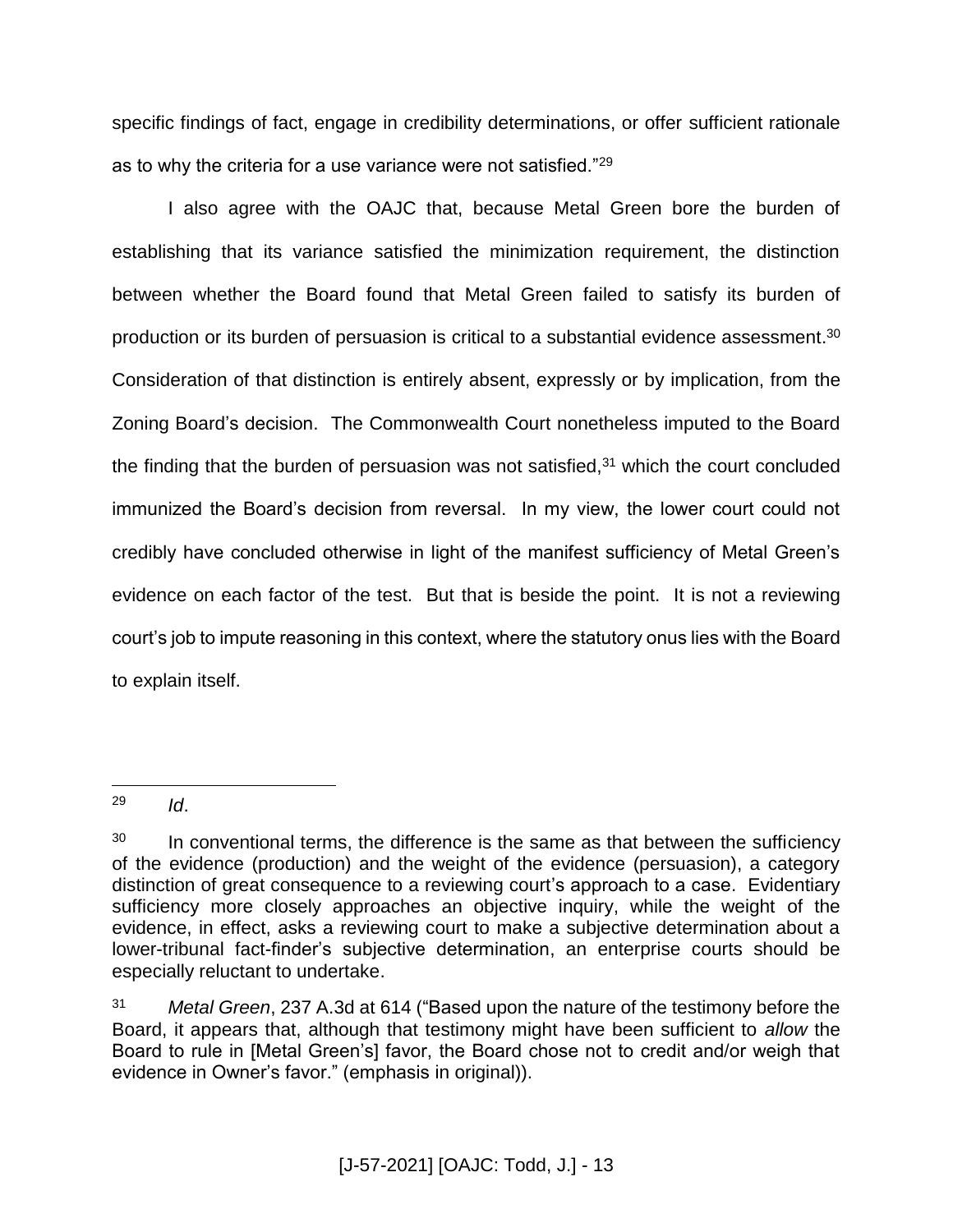As for its burden of persuasion, Metal Green introduced multiple experts whose testimony was consistent with the view that fewer than eighteen units would not be practicable given the building's dimensions and market conditions—whether or not assessed under a reasonably construed (even if not relaxed) minimization test.<sup>32</sup> Against this testimony, Objectors' lay testimony on the subject was hardly substantive or convincing. As well, their testimony was non-trivially undermined by some Objectors' concessions that, provided relatively minor adjustments, a multi-unit residential development somewhat like Metal Green proposed might be acceptable to them.<sup>33</sup>

The OAJC's account leads to a vexing tension within the applicable standards. First, the OAJC is at pains to preserve in literal terms the generally salutary principle that a reviewing court may not disturb agency decision-making when its findings and conclusions are supported by substantial evidence of record. But if courts are to review for arbitrariness or caprice, that cannot end the matter. As the OAJC observes, review for arbitrariness and caprice traditionally has been embedded in the deferential abuse of discretion standard.<sup>34</sup> The OAJC balances these competing concerns by suggesting that where the record supports the findings, instances where a reviewing court overturns the adjudication for caprice should be "rare."<sup>35</sup> I do not disagree. But I underscore the critical implication that such instances will *sometimes* occur, even given substantial evidence. This is especially tricky where, as here and in most legal contexts, the fact-finder is

 $\overline{a}$ 

<sup>34</sup> *See* OAJC at 27-28.

<sup>32</sup> *Id*. at 606-08, 614.

<sup>33</sup> *Id*. at 608-10.

<sup>35</sup> *See id*. at 30.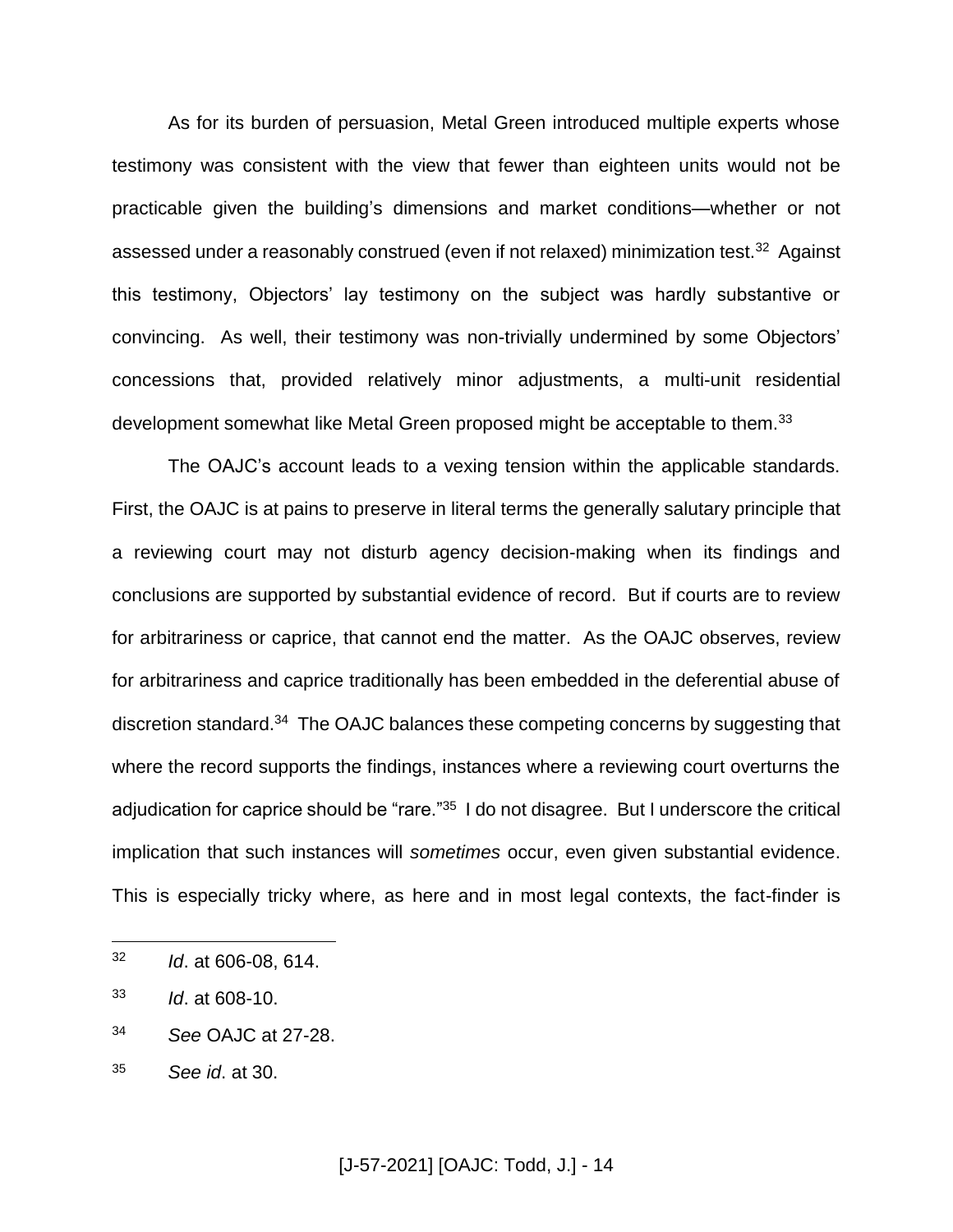entitled to credit all, some, or none of the evidence presented, authorizing it to reject wholesale the presentation of the party who bears the burden of proof.<sup>36</sup>

Still, assuming some instances occur, the question of remedy emerges. Evidently agreeing that this case *may* constitute one such rare instance,<sup>37</sup> the OAJC directs the lower court to determine on remand whether the Board's rote conclusion that Metal Green failed to establish (separately) that the variance "would not be detrimental to the public welfare" does not reflect an abuse of discretion and is supported by substantial evidence. Those two conclusions would moot the minimization question by providing an independently sufficient basis for the Board's denial of the variance. 38 Conversely, if the lower court finds the Board's decision deficient on that point, it will remand for a more detailed assessment by the Board on both points. But the Board's conclusion on public welfare is as perfunctory and unreasoned as its equally curt conclusion regarding minimization. So, if the paucity of explanation as to minimization warrants remand directly to the Board, then the same deficiency should compel the same recourse as to the public

<sup>36</sup> *See Marshall*, 97 A.3d at 331; *Hawk v. City of Pittsburgh Zoning Bd. of Adj.*, 38 A.3d 1061, 1065 (Pa. Cmwlth. 2012).

 $37$  It is not clear to me whether the OAJC deems the Board's treatment of the minimization requirement arbitrary or capricious, or merely would have the Board prepare a more thorough explanation to enable us to assess whether its decision was one of those things.

<sup>38</sup> *See* OAJC at 34-35. This is drawn from a separate factor of the variance test under the Philadelphia Code, which in full requires the applicant to establish that "the use variance, if authorized, will not alter the essential character of the neighborhood or district in which the property is located, nor substantially or permanently impair the appropriate use or development of the adjacent property, *nor be detrimental to the public welfare*." *Metal Green*, 237 A.3d at 611 (emphasis added). The Board summarily concluded: "Applicant additionally failed to establish that the proposed use would not negatively impact the public health, safety or welfare." Zoning Bd. of Adj. Findings of Fact and Conclusions of Law at 9.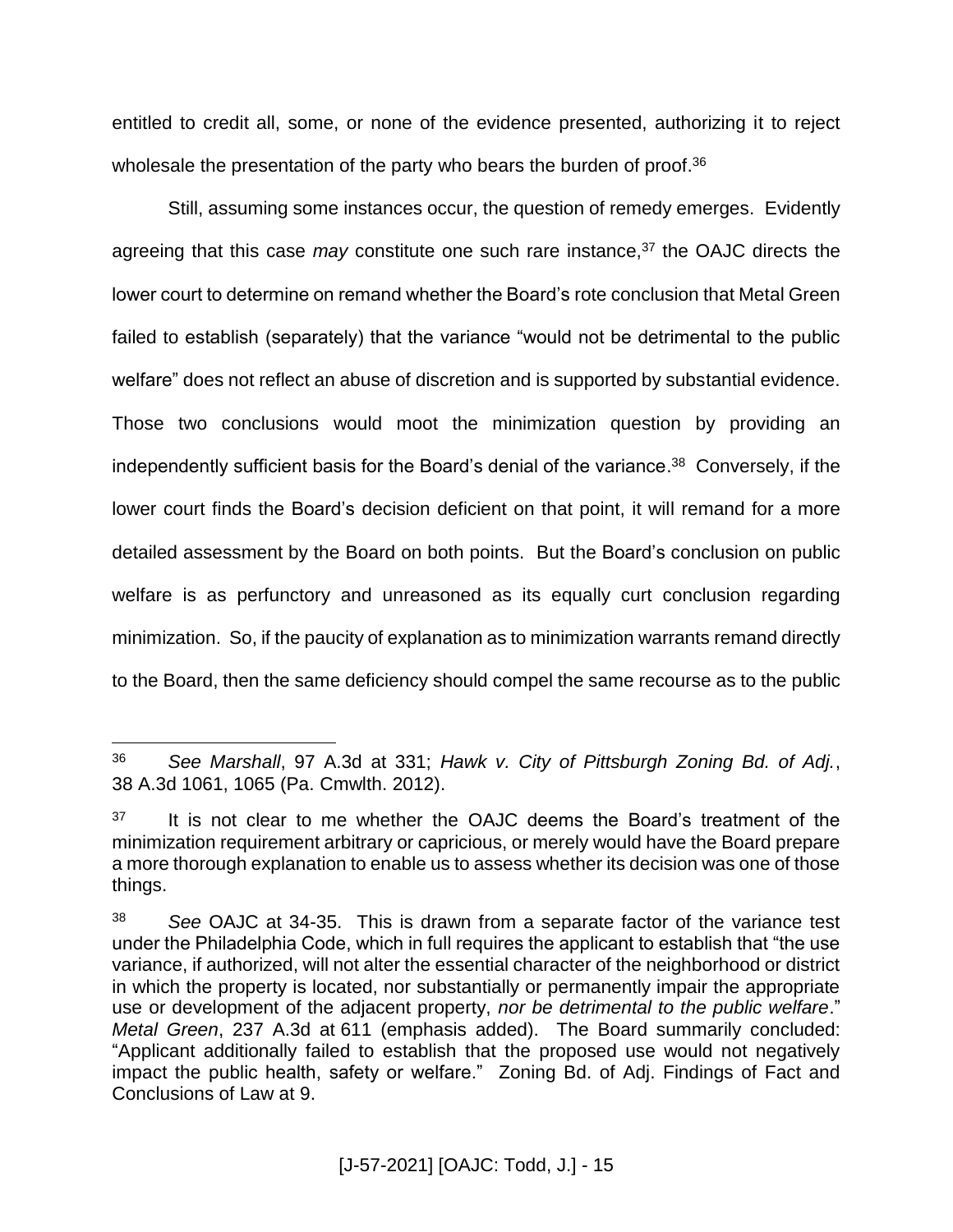welfare factor. That is to say, even if I fully embraced the OAJC's analysis, I would remand to the Board to reconsider both issues.

That the OAJC is so solicitous of the Board as to necessitate this consideration, though, hints at why I would not grant the Board the benefit of that much deference under these circumstances, where it so utterly phoned in its explanation of a ruling that foreseeably would be appealed, given the stakes for Metal Green as the losing party holding a property encumbered by the threat of the wrecking ball. To be clear, remand is the proportionate remedy when what is at issue are blameless errors or oversights, or when the record requires further development on one or another point that the reviewing court has deemed relevant—and this will be, as it long has been, the predominant scenario in which reviewing courts find flaws in reasoning or important deficiencies in the proofs or findings. But it is unclear what purpose remand serves where a board's decision is so poorly explained and the record so strongly supports the contrary outcome.

To ensure that arbitrary and capricious review serves as more than a matter of form, I would reserve the remedy of reversal for appropriately egregious cases.<sup>39</sup> The

<sup>&</sup>lt;sup>39</sup> Notably the Administrative Agency Law, itself, anticipates reversal as an available remedy. As noted, *supra*, 2 Pa.C.S. § 555 directs a local body to provide written findings of fact and conclusions of law to support its decision. Section 754, in turn, provides: "In the event a full and complete record of the proceedings before the local agency was made, the court shall hear the appeal without a jury on the record certified by the agency. After hearing the court shall affirm the adjudication unless it shall find that the adjudication is in violation of the constitutional rights of the appellant, or is not in accordance with law, *or that the provisions of Subchapter B of Chapter 5 (relating to practice and procedure of local agencies) have been violated in the proceedings before the agency*. . . . If the adjudication is not affirmed, the court may enter any order authorized by 42 Pa.C.S. § 706," among which is reversal. 2 Pa.C.S. § 754; *see* 42 Pa.C.S. § 706 ("Disposition of appeals") ("An appellate court may affirm, modify, vacate, set aside or reverse any order brought before it for review, and may remand the matter and direct the entry of such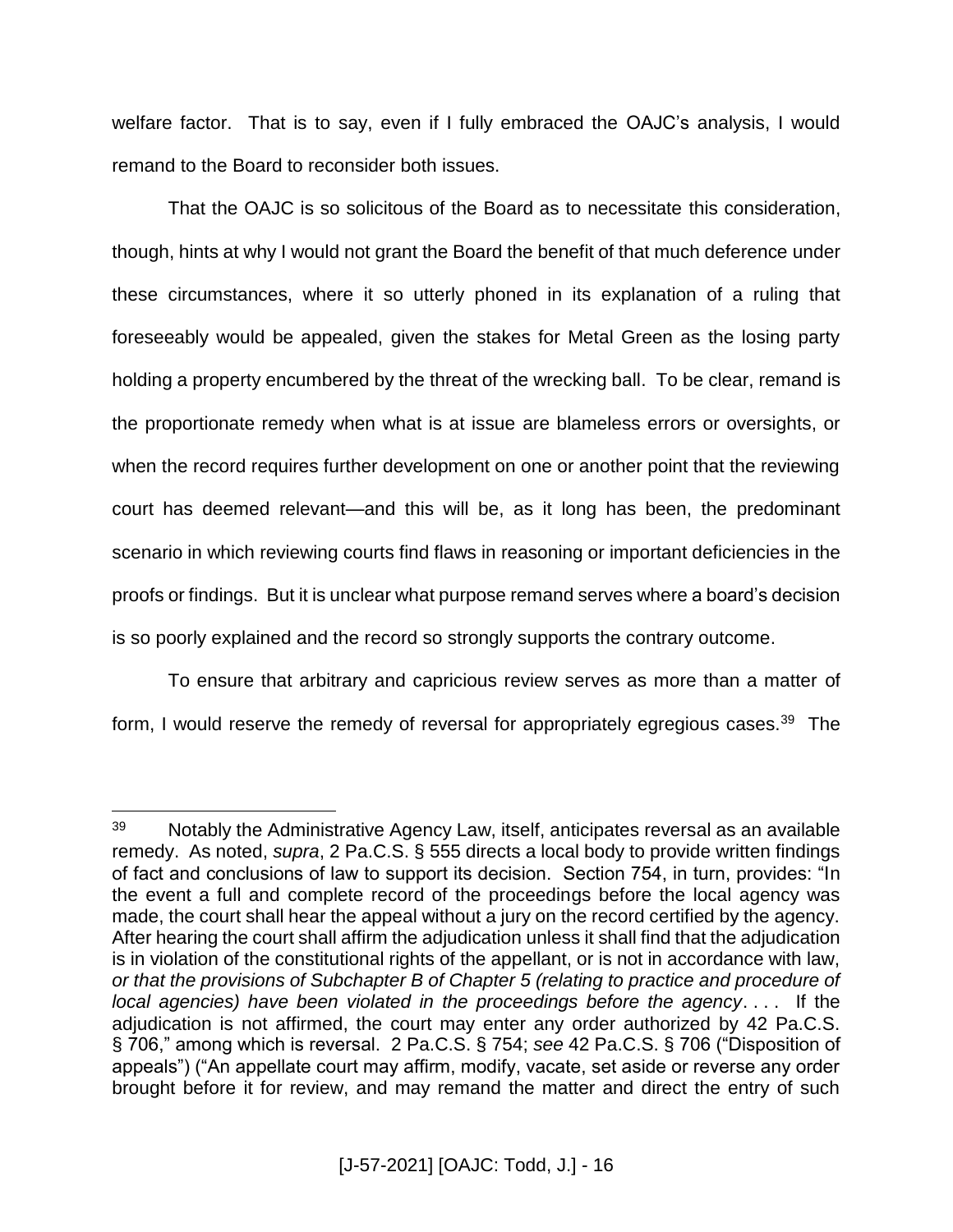evidence to support denial in this case was surpassingly thin and the evidence to sustain a variance so strong that I discern no benefit to remanding directly to the Board for reconsideration, let alone to the Commonwealth Court to search for a basis for the unreviewed factor where one so clearly is lacking. If the Board's decision in this case doesn't reflect arbitrariness or caprice then nothing does. And if an arbitrary exercise of authority warrants a remedy no more meaningful than "try again," then arbitrary and capricious review is a hollow exercise and, as such, a waste of time and judicial resources.<sup>40</sup>

 $\overline{a}$ appropriate order, or require such further proceedings as may be just under the circumstances.").

I acknowledge that my suggestion that our deference must be qualified to account for and meaningfully rectify arbitrary and capricious decision-making presents the risk of a slippery slope toward judicial usurpation of executive discretion. But there is a countervailing risk that our deference leads us tumbling down the other side of the same hill, at the bottom of which sits a judge rubber-stamping administrative acts as a matter of course, no matter how inscrutable or inconsistent with the evidence they are. The solution is not to jettison recourse to reversal, but a principled disinclination on the part of reviewing courts to reverse any but the most problematic of cases.

<sup>40</sup> The OAJC suggests I would go too far. *See* OAJC at 35-36 n.18. As my discussion concedes, this is a colorable argument in what I take to be a close case. But the OAJC provides no account of how arbitrary and capricious review will ever cause anything but delay if remand is the only available remedy for even the most flagrant disregard of a zoning board's statutory obligation to explain its decision. Surely the legislature would not have intended that zoning boards can abdicate their obligation confident that their worst case entails nothing more than a do-over. Then the OAJC insists upon yet more delay by remanding to the Commonwealth Court to ask whether the public safety requirement was properly decided, despite the fact that it rested on *precisely* the same reasoning as the minimization question—which is to say, no reasoning at all. We have rejected what the Board offered with respect to minimization, which is, to the word, all it offers to explain its conclusion on public safety as well. I fail to see how the outcome on the public safety question can differ on remand to the Commonwealth Court from our ruling on minimization, so I see no benefit of inviting a hollow exercise that arrives at an answer that flows *of* necessity from our minimization ruling.